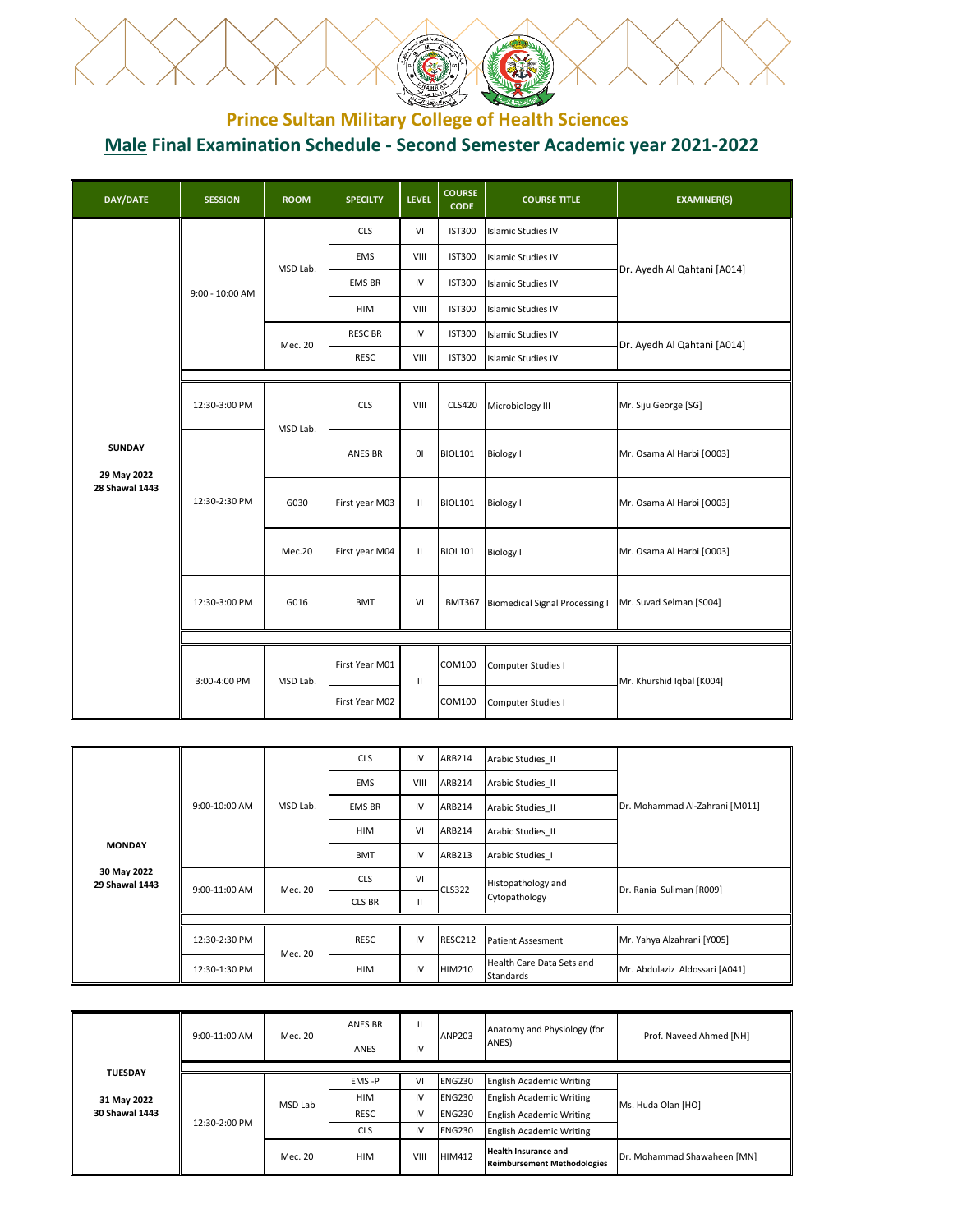| DAY/DATE           | <b>SESSION</b> | <b>ROOM</b> | <b>SPECILTY</b> | <b>LEVEL</b>   | <b>COURSE</b><br><b>CODE</b> | <b>COURSE TITLE</b>                   | <b>EXAMINER(S)</b>             |
|--------------------|----------------|-------------|-----------------|----------------|------------------------------|---------------------------------------|--------------------------------|
|                    |                | Mec. 20     | <b>HIM</b>      | VI             | <b>IST201</b>                | Islamic Studies III                   |                                |
|                    |                |             | <b>EMS BR</b>   | Ш              | <b>IST201</b>                | Islamic Studies III                   |                                |
|                    |                |             | <b>EMS</b>      | VI             | <b>IST201</b>                | Islamic Studies III                   |                                |
|                    | 9:00-10:00 AM  |             | <b>BMT</b>      | IV             | <b>IST201</b>                | Islamic Studies III                   | Mr. Moshabab Al-Qahtani [M015] |
| WEDNESDAY          |                | MSD Lab.    | <b>CLS</b>      | IV             | <b>IST201</b>                | Islamic Studies III                   |                                |
|                    |                |             | <b>CLS BR</b>   | Ш              | <b>IST201</b>                | <b>Islamic Studies III</b>            |                                |
|                    |                |             | ANES            | VI             | <b>IST201</b>                | <b>Islamic Studies III</b>            |                                |
| 1 June 2022        |                |             | ANES BR         | Ш              | <b>IST201</b>                | Islamic Studies III                   |                                |
| 2 Du-AlQa'dah 1443 | 9:00-10:30 AM  | G030        | <b>CLS</b>      | VIII           | <b>CLS425</b>                | Epidemiology.                         | Dr. Salah Elsafi [SS]          |
|                    |                |             |                 |                |                              |                                       |                                |
|                    |                |             | ANES BR         | $\overline{0}$ | PHYS101                      | Physics I                             |                                |
|                    | 12:30-2:30 PM  | MSD Lab.    | First year M01  | Ш              | <b>PHYS101</b>               | Physics I                             | Mr. Muhammad Idrees [MI]       |
|                    |                |             | First year M02  | Ш              | <b>PHYS101</b>               | Physics I                             |                                |
|                    | 12:30-2:00 PM  | 1071        | First Year M03  | $\mathbf{H}$   | FPE101                       | <b>Fitness and Physical Education</b> | Mr. Emad Almalki [E005]        |
|                    |                | Mec. 20     | First Year M04  | $\mathbf{H}$   | FPE101                       | <b>Fitness and Physical Education</b> |                                |

|                    |                 | G030     | ANES          | VI           | RM320         | <b>Research Methodology</b>       | Lt. Col. / Dr. Faisal Alyazidy [F003] |
|--------------------|-----------------|----------|---------------|--------------|---------------|-----------------------------------|---------------------------------------|
|                    |                 |          | ANES BR       | $\mathbf{H}$ | <b>RM320</b>  | Research Methodology              |                                       |
|                    |                 | 1071     | <b>CLS</b>    | VI           | <b>RM320</b>  | <b>Research Methodology</b>       |                                       |
|                    |                 |          | <b>CLS BR</b> | $\mathbf{H}$ | <b>RM320</b>  | <b>Research Methodology</b>       | Dr. Murtada Taha [MT]                 |
|                    | $9:00-10:30$ AM | Mec 20.  | <b>EMS</b>    | VI           | <b>RM320</b>  | Research Methodology              |                                       |
| <b>THURSDAY</b>    |                 |          | <b>EMS BR</b> | $\mathbf{H}$ | <b>RM320</b>  | Research Methodology              |                                       |
| 2 June 2022        |                 | MSD Lab. | RESC          | VI           | <b>RM320</b>  | Research Methodology              |                                       |
| 3 Du-AlQa'dah 1443 |                 |          | <b>BMT</b>    | VI           | <b>RM320</b>  | <b>Research Methodology</b>       | Dr. Jaber Saud Algahtani [JQ]         |
|                    |                 |          | <b>HIM</b>    | VI           | <b>RM320</b>  | <b>Research Methodology</b>       |                                       |
|                    |                 |          |               |              |               |                                   |                                       |
|                    | 12:30-2:30 PM   | G016     | <b>EMS</b>    | IV           | <b>EMS232</b> | <b>Emergency Medical Care II.</b> | Lt. Col. Dr. Imtiaz Ali Shaikh [1001] |
|                    |                 | 1019     | <b>CLS</b>    | VIII         | <b>CLS312</b> | Clinical Chemistry I              | Dr. Murtada Taha [MT]                 |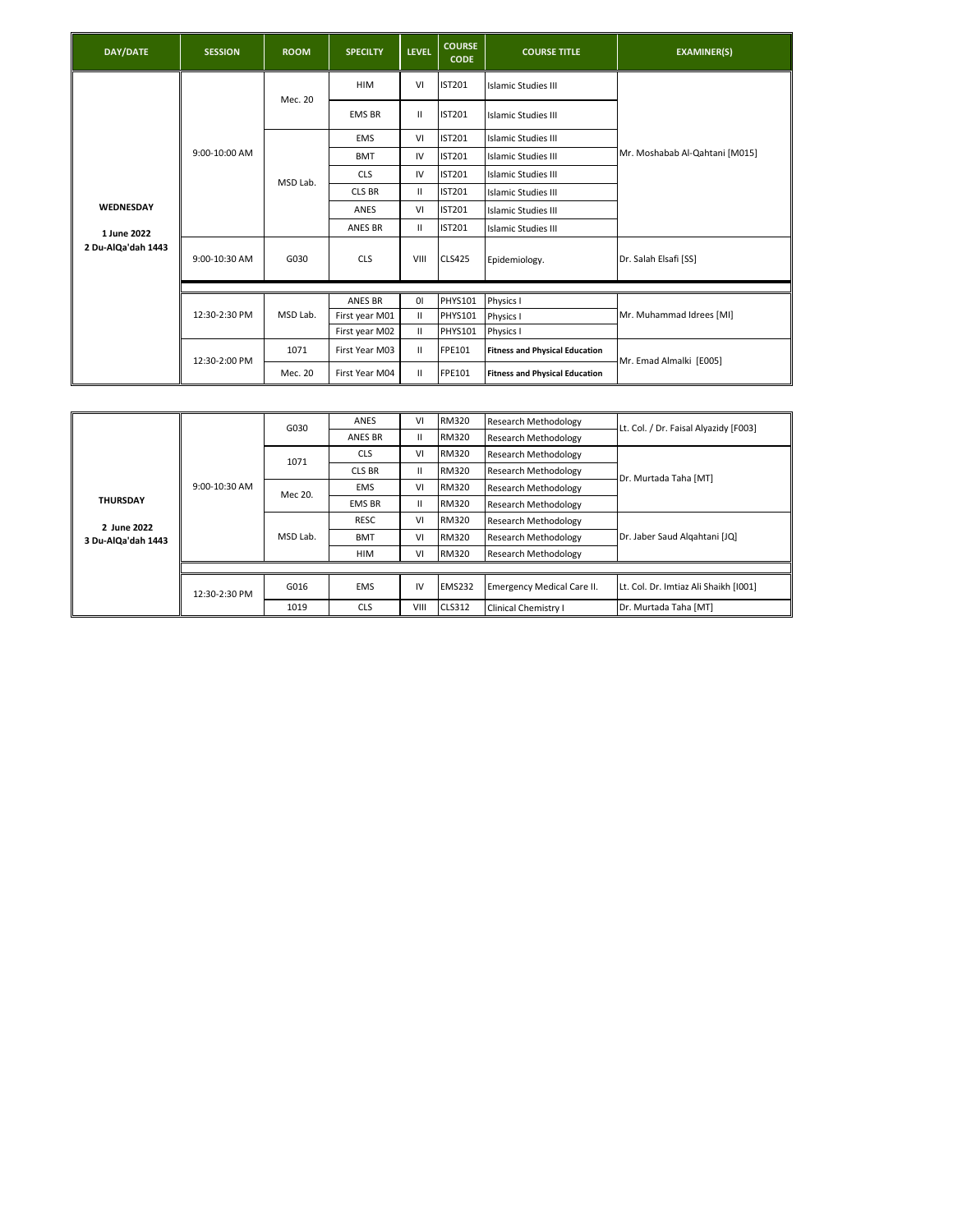| DAY/DATE           | <b>SESSION</b>  | <b>ROOM</b> | <b>SPECILTY</b>           | <b>LEVEL</b> | <b>COURSE</b><br><b>CODE</b> | <b>COURSE TITLE</b>                                    | <b>EXAMINER(S)</b>                    |
|--------------------|-----------------|-------------|---------------------------|--------------|------------------------------|--------------------------------------------------------|---------------------------------------|
|                    |                 |             | ANES                      | IV           | ANES211                      | <b>Basic Microbiology</b>                              | Mr. Saleh Al Musabi [S017]            |
|                    |                 |             | ANES                      | VIII         | ANES420                      | Anesthesia VI                                          | Lt. Col. Dr. Ahmad Adnan [A038]       |
|                    |                 | MSD Lab.    | ANES BR                   | IV           | ANES420                      | Anesthesia VI                                          |                                       |
|                    | 9:00 - 11:00 AM |             | ANES                      | VI           | PHRM346                      | Pharmacology III.                                      | Mr. Nafish Haider [NR]                |
|                    |                 |             | ANES BR                   | Ш            | PHRM346                      | Pharmacology III.                                      | Mr. Mujahid Alsulaimani [M033]        |
|                    |                 | G030        | <b>RESC</b>               | VIII         | RESC417                      | Fundamentals of                                        | Dr. Saad Al Rabeeah [S003]            |
|                    |                 |             | <b>RESC BR</b>            | IV           | RESC417                      | Polysomnography.                                       |                                       |
|                    |                 | 1019        | <b>RESC</b>               | IV           | RESC211                      | Ethics in Respiratory Care                             | Mr. Musallam Al-Nasser [M004]         |
|                    | 9:00 - 10:30 AM |             | <b>RESC BR</b>            | Ш            | RESC211                      | Ethics in Respiratory Care                             | Mr. Musallam Al-Nasser [M004]         |
|                    |                 | Mec.20      | HIM                       | VIII         | HIM413                       | SNOMED-CT for E-Health<br><b>Environment</b>           | Dr. Salem Albagmi [S006]              |
|                    |                 |             |                           |              |                              |                                                        |                                       |
|                    |                 |             | HIM                       | IV           | HIM211                       | <b>Advance Medical Terminology</b>                     | Mr. Waheed Baig [WB]                  |
|                    | 12:30-2:00 PM   | MSD Lab.    | <b>CLS</b>                | IV           | CLS221                       | Medical Laboratory-<br>Instrumentation                 | Dr. Murtada Taha [MT]                 |
|                    |                 |             | <b>BMT</b>                | VIII         | <b>BMT483</b>                | Clinical Laboratory<br>Instrumentation                 | Dr. Murtada Taha [MT]                 |
| <b>SUNDAY</b>      |                 | G014        | <b>EMS</b>                | IV           | <b>EMS231</b>                | Trauma I.                                              | Dr. Tarek Esmael [TM]                 |
| 5 June 2022        |                 | G020        | <b>EMS</b>                | VI           | <b>EMS341</b>                | <b>Emergency Medical Service</b><br>(EMS Operation I). | Maj. Dr. Ghulam Murtaza [G001]        |
| 6 Du-AlQa'dah 1443 |                 | G022        | <b>EMS BR</b>             | Ш            | EMS341                       | <b>Emergency Medical Service</b><br>(EMS Operation I). | Maj. Dr. Muhammad Tanveer [M017]      |
|                    |                 | 2053        | EMS-P M01                 | VI           | EMS431                       | <b>Emergency Medical Service</b><br>(Operations)       | Mr. Yahya Al Zahrani [ZM]             |
|                    | 12:30 - 2:30 PM | 2052        | EMS-P M02                 | VI           | EMS431                       | <b>Emergency Medical Service</b><br>(Operations)       | Mr. Yahya Al Zahrani [ZM]             |
|                    |                 |             | EMS                       | VIII         |                              |                                                        |                                       |
|                    |                 | G016        | <b>EMS BR</b>             | IV           | <b>EMS451</b>                | Trauma III.                                            | Lt. Col. Dr. Imtiaz Ali Shaikh [1001] |
|                    |                 | Mec.20      | <b>CLS</b>                | VIII         | <b>CLS421</b>                | <b>Blood Banking II</b>                                | Dr. Elmoeiz Ali Elnagi[ME]            |
|                    |                 | 1062        | BMT                       | VI           | <b>BMT362</b>                | <b>Optical Biomedical</b><br>Instrumentation           | Dr. Khaldoun Khayyat [KK]             |
|                    | 12:30 - 4:00 PM | G021        | <b>BMT</b>                | IV           | <b>BMT234</b>                | Introduction to Biomaterials                           | Mr. Mohammed Alblushie [M025]         |
|                    |                 |             |                           |              |                              |                                                        |                                       |
|                    | 3:00-5:00 PM    | Mec.20      | ANES BR<br>First Year M03 | 01<br>Ш      | CHEM101<br>CHEM101           | Chemistry I                                            | Mr. Tanzeel-Ur-Rehman [TU]            |
|                    |                 | MSD Lab.    | First Year M04            | $\mathbf{H}$ | CHEM101                      |                                                        |                                       |

| <b>MONDAY</b>                      |               |          | $\sim$<br>ີ | ٧I |               |              |                                 |
|------------------------------------|---------------|----------|-------------|----|---------------|--------------|---------------------------------|
| 06 June 2022<br>7 Du-AlQa'dah 1443 | 9:00-11:00 AM | MSD Lab. | cls Br      |    | <b>CLS320</b> | Hematology I | . Elmoeiz Ali Elnagi[ME]<br>Dr. |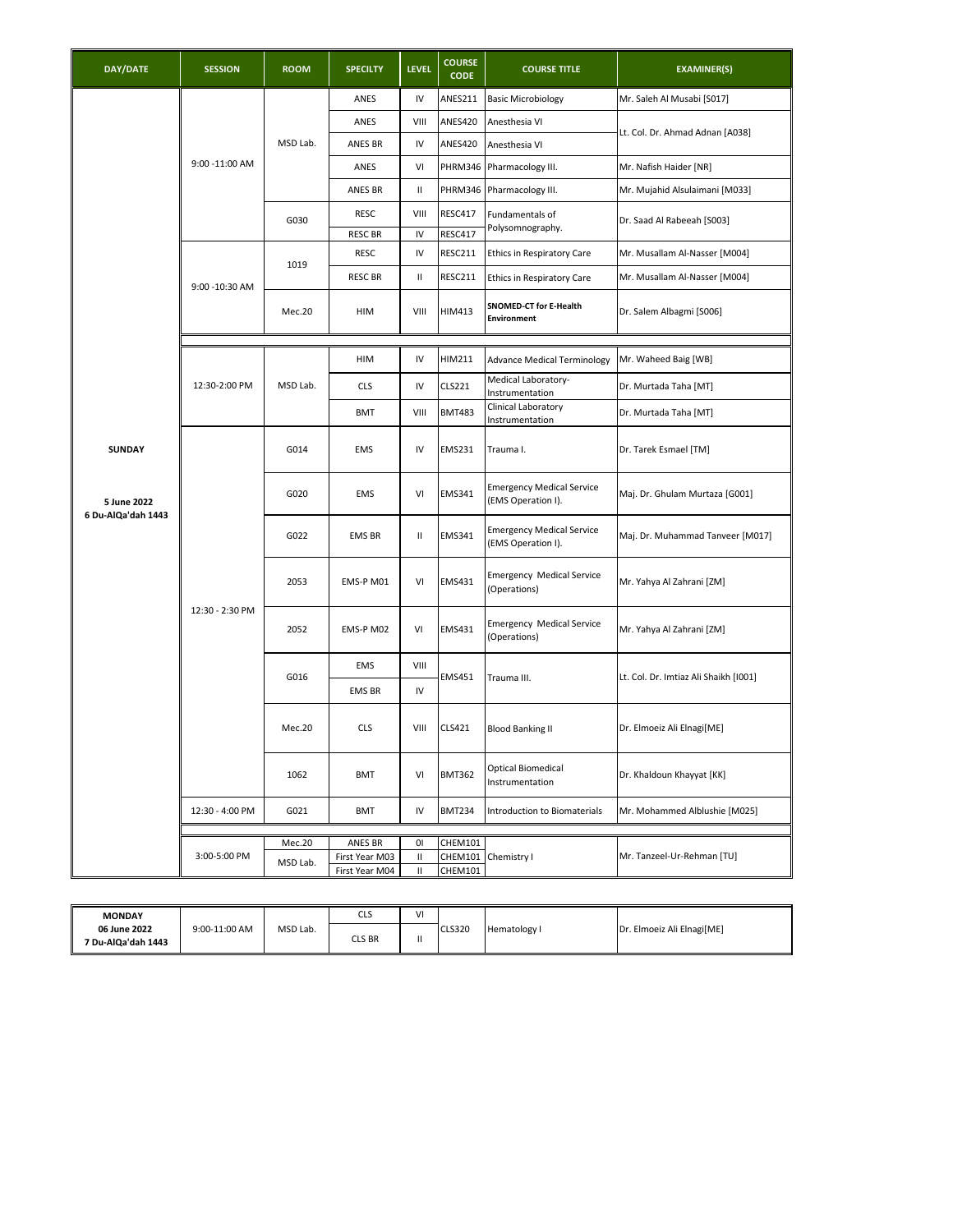| DAY/DATE                          | <b>SESSION</b>  | <b>ROOM</b> | <b>SPECILTY</b> | <b>LEVEL</b> | <b>COURSE</b><br><b>CODE</b> | <b>COURSE TITLE</b>                                       | <b>EXAMINER(S)</b>          |
|-----------------------------------|-----------------|-------------|-----------------|--------------|------------------------------|-----------------------------------------------------------|-----------------------------|
|                                   |                 | G030        | <b>EMS</b>      | IV           | <b>PSY203</b>                | Psychology for Healthcare                                 |                             |
|                                   |                 |             | <b>EMS BR</b>   | Ш            | <b>PSY203</b>                | Psychology for Healthcare                                 | Ms. Reshmi Raghunathan [RR] |
|                                   | $9:00-10:30$ AM | 1071        | <b>BMT</b>      | IV           | <b>PSY203</b>                | Psychology for Healthcare                                 |                             |
|                                   |                 |             | <b>BMT</b>      | VIII         | <b>PSY203</b>                | Psychology for Healthcare                                 |                             |
| <b>TUESDAY</b>                    |                 | 1019        | <b>HIM</b>      | VI           | <b>HIM311</b>                | Health Data Classification and<br><b>Coding Systems I</b> | Ms. Zainab Al Swaimil       |
|                                   |                 |             |                 |              |                              |                                                           |                             |
| 7 June 2022<br>8 Du-AlQa'dah 1443 | 12:30-2:30 PM   | 1019        | <b>CLS</b>      | VIII         | <b>CLS311</b>                | Clinical Immunology and<br>Serology                       | Dr. Salah Elsafi [SS]       |
|                                   | 12:30-2:00 PM   |             | <b>HIM</b>      | IV           | <b>HIM213</b>                | Electronic Health Records                                 | Dr. Salem Albagmi [S006]    |
|                                   |                 |             |                 |              |                              |                                                           |                             |
|                                   | 3:00-5:00 PM    | G030        | RESC            | IV           | RESC213                      | Cardiopulmonary Anatomy                                   | Ms. Asma Al Harbi [A002]    |
|                                   |                 |             | <b>RESC BR</b>  | Ш            |                              | and Physiology                                            |                             |
|                                   | 3:00-4:30 PM    | MSD Lab.    | First Year M03  | Ш            | SDS100                       | Self Development Skills                                   |                             |
|                                   |                 |             | First Year M04  | Ш.           |                              |                                                           | Dr. Jafer Ayasrah [JA]      |

|                    | 9:00 - 10:30 AM | 1071 | <b>CLS</b>     | VIII | <b>CLS423</b> | Virology                             | Ms. Ashly Jacob [SJ]        |
|--------------------|-----------------|------|----------------|------|---------------|--------------------------------------|-----------------------------|
|                    |                 |      | <b>CLS</b>     | IV   | <b>CLS220</b> | <b>Bio-Chemistry</b>                 | Mr. Ahmed Adlan [AD]        |
| <b>WEDNESDAY</b>   | 9:00-11:00 AM   | G030 | ANES           | VI   | ANES320       | Anesthesia IV                        | Mr. Hassan Shaaib [H003]    |
|                    |                 |      | <b>ANES BR</b> | Ш    | ANES320       | Anesthesia IV                        | Mr. Hassan Shaaib [H003]    |
| 8 June 2022        |                 |      |                |      |               |                                      |                             |
| 9 Du-AlQa'dah 1443 | 12:30-2:30 PM   | G030 | RESC.          | VI   | RESC313       | <b>Pulmonary Function Methods</b>    | Mr. Jithin Sreedharan [JS]  |
|                    | 12:30-2:00 PM   | 1071 | HIM            | VIII | <b>HIM411</b> | Quality Management in Health<br>Care | Dr. Mohammad Shawaheen [MN] |

|                     |                 | G016     | <b>EMS</b>     | VI           | <b>EMS342</b>  |                                                 |                                       |
|---------------------|-----------------|----------|----------------|--------------|----------------|-------------------------------------------------|---------------------------------------|
|                     |                 | G020     | <b>EMS BR</b>  | $\mathbf{H}$ |                |                                                 | Maj. Dr. Ghulam Murtaza [G001]        |
|                     | $9:00-11:00$ AM | 2053     | EMS -P M01     | VI           | <b>EMS432</b>  | Emergency Medical Care IV.                      | Mr. Yahya Al Zahrani [ZM]             |
|                     |                 | 2052     | EMS-PM02       | VI           |                |                                                 |                                       |
|                     |                 | 1062     | <b>EMS</b>     | VIII         | <b>EMS452</b>  | <b>Emergency Medical Care VI.</b>               | Maj. Dr. Muhammad Tanveer [M017]      |
|                     |                 |          | <b>EMS BR</b>  | IV           |                |                                                 |                                       |
|                     | 9:00-10:00 AM   | Mec.20   | <b>BMT</b>     | VI           | <b>BMT363</b>  | <b>Biomechanics</b>                             | Lt. Col. / Dr. Faisal Alyazidy [F003] |
|                     | 9:00-10:30 AM   | 1019     | ANES           | VIII         | COM213         | Communication and Health<br>Profession          | Ms. Shangrila Ancheta [SC]            |
|                     |                 | G014     | <b>BMT</b>     | VIII         | <b>BMT485</b>  | Medical Imaging II                              | Mr. Rayan Albokhari [R011]            |
| <b>THURSDAY</b>     | 9:00-10:00 AM   | G030     | <b>ANES BR</b> | IV           | ANES421        | Quality Improvement of<br>Anesthetic Management | Mr. Waleed Al Zahrani [W001]          |
| 9 June 2022         |                 |          |                |              |                |                                                 |                                       |
| 10 Du-AlQa'dah 1443 |                 | 1019     | <b>BMT</b>     | IV           | <b>PHYS203</b> | <b>Applied Physics</b>                          | Mr. Muhammad Idrees [MI]              |
|                     | 12:30-2:30 PM   | Mec.20   | ANES           | IV           |                | PHRM201 Pharmacology. I                         | Mr. Nafish Haider [NR]                |
|                     |                 |          | <b>RESC</b>    | IV           |                |                                                 |                                       |
|                     | 12:30-2:00 PM   | 1071     | <b>CLS</b>     | VI           | <b>CLS325</b>  | <b>Quality Control</b>                          | Dr. Salah Elsafi [SS]                 |
|                     |                 |          | <b>CLS BR</b>  | $\mathbf{H}$ | <b>CLS325</b>  | <b>Quality Control</b>                          |                                       |
|                     |                 |          |                |              |                |                                                 |                                       |
|                     |                 | MSD Lab. | <b>ANES BR</b> | 01           | <b>MATH101</b> | <b>Mathematics I</b>                            | Mr. Mohammad Anjum[MS]                |
|                     | 3:00-5:00 PM    |          | First Year M01 | $\mathbf{H}$ | <b>MATH101</b> | <b>Mathematics I</b>                            |                                       |
|                     |                 | 1019     | First Year M02 | $\mathbf{H}$ | <b>MATH101</b> | Mathematics I                                   | Mr. Faisal Shammari[F007]             |
|                     |                 |          | <b>HIM</b>     | IV           | COMP212        | <b>Computer Networks</b>                        | Mr. Khurshid Iqbal [K004]             |
|                     | 3:00-4:30 PM    | Mec. 20  | <b>HIM</b>     | VI           |                | COMP312 System Analysis and Design II           | Mr. Khurshid Iqbal [K004]             |